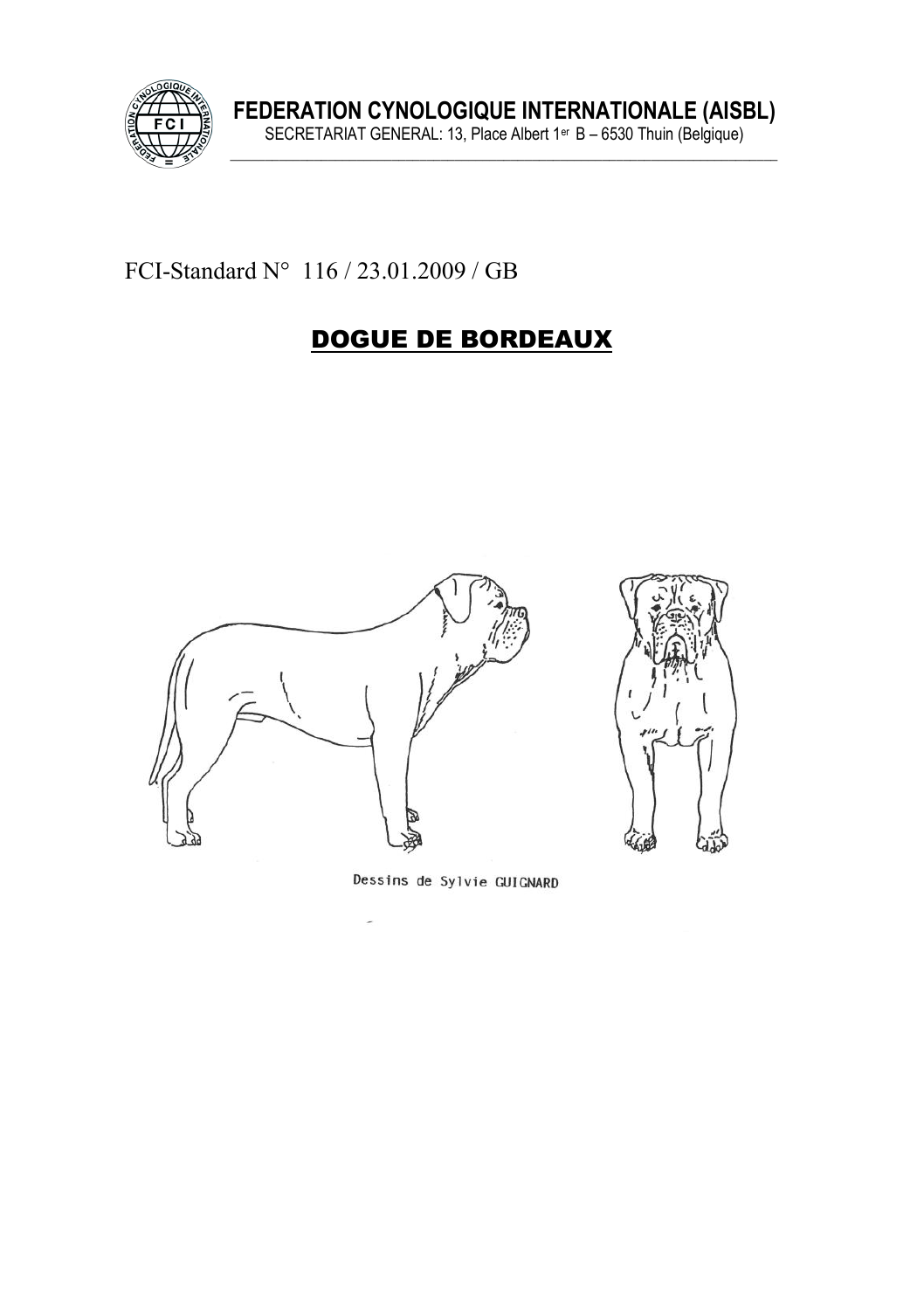TRANSLATION : Tim Taylor and Raymond Triquet. Revised by Jennifer Mulholland 2007.

ORIGIN : France.

### DATE OF PUBLICATION OF THE ORIGINAL VALID ST ANDARD : 04.11.2008.

 $UTILLIZATION: Guard, define each discussion.$ 

CLASSIFICATION F.C.I.: Group 2 Pinscher and Schnauzer-Molossoid breeds- Swiss mountain and Cattle Dogs. Section 2.1 Molossoid breeds. Without working trial.

BRIEF HISTORICAL SUMMARY : The dogue de Bordeaux is one of the most ancient French breeds, probably a descendant of the Alans and, in particular, the alan vautre of which Gaston Phebus (or Febus), Count of Foix, wrote in the  $14<sup>th</sup>$  century, in his *Livre de* Chasse that "he holds his bite stronger than three sighthounds". The word "dogue" appeared at the end of the  $14<sup>th</sup>$  century.

In the middle of the  $19<sup>th</sup>$  century these ancient dogues were hardly renowned outside the region of Aquitaine. They were used for hunting large game such as boar, for fighting (often codified), for the guarding of houses and cattle and in the service of butchers. In 1863 the first French dog show took place in Paris in the Jardin d'Acclimatation. The Dogues de Bordeaux were entered under their present name. There have been different types : The Toulouse type, the Paris type and the Bordeaux type, which is the origin of today's Dogue.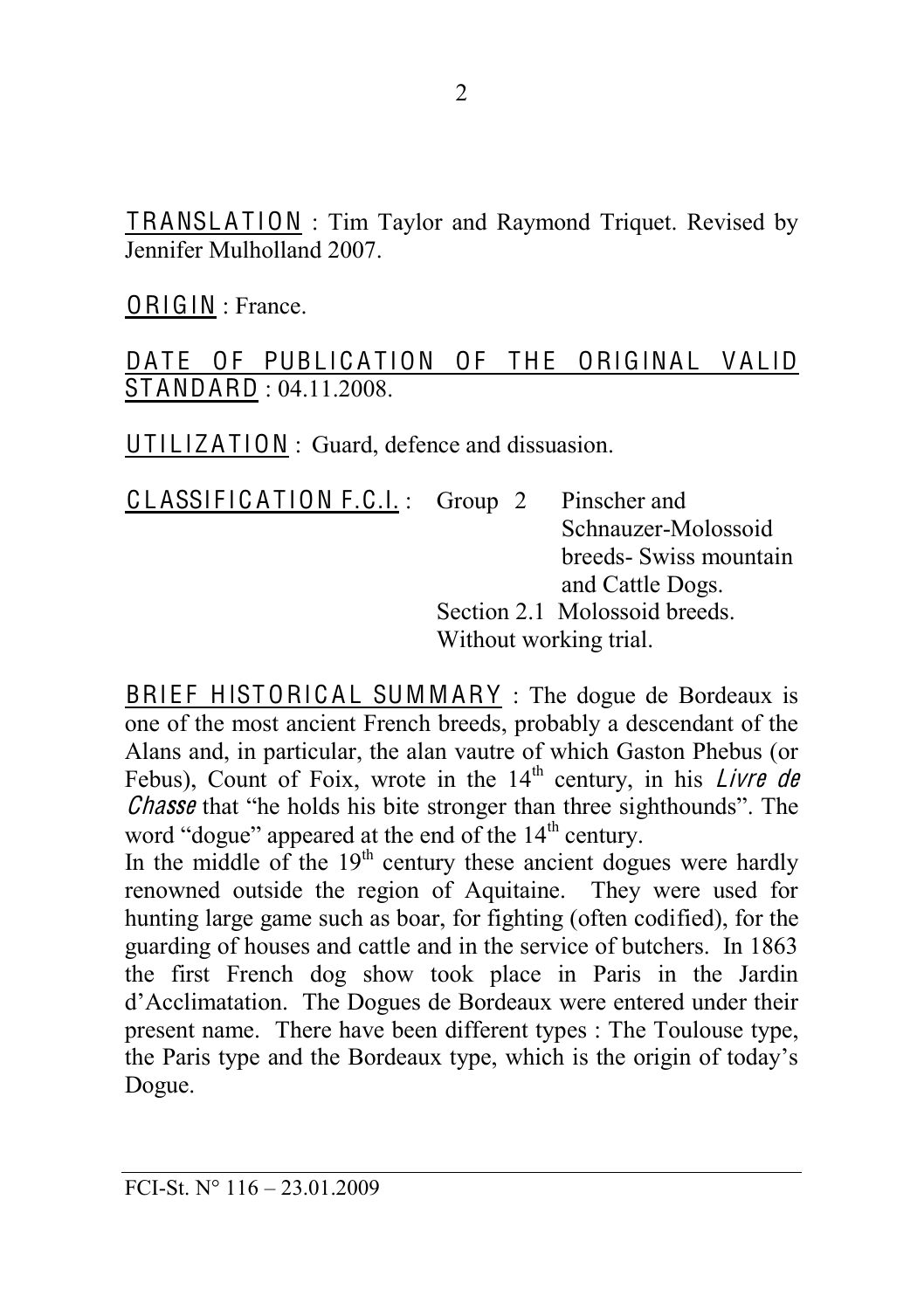The breed, which had suffered greatly during the two world wars, to the point of being threat ened with extinction after the second world war, got off to a fresh start in the  $1960$ 's.

1<sup>st</sup> standard *("Caractère des vrais dogues")* in Pierre Megnin, Le Dogu<sup>e</sup> d<sup>e</sup> Bordeaux, 1896.

 $2<sup>nd</sup>$  standard in J. Kunstler, *Etude critique du Doque de Bordeaux*, 1910.

3rd standard by Raymond Triquet, with the collaboration of Vet. Dr. Maurice Luquet, 1971.

4th standard reformulated according to Jerusalem model (FCI) by Raymond Triquet, with the collaboration of Philippe Serouil, President of the French Dogue de Bordeaux Club and its Committee, 1993.

Precisions were added in 2007 by Raymond Triquet (Honorary President of the SADB), Sylviane Tompousky (President of the SADB) and Philippe Sérouil (committee member of the SADB).

GENERAL APPEARANCE : Typical concave lined brachycephalic molossoid. The Dogue de Bordeaux is a very powerful dog, with a very muscular body yet retaining a harmonious general outline. It is built rather close to the ground, the distance sternum-ground being slightly less than the depth of the chest. Stocky, athletic and imposing, it has a very dissuasive aspect.

# IMPORTANT PROPORTIONS:

- The length of the body, measured from the point of the shoulder to the point of the buttock, is superior to the height at the withers, in the proportion of 11/10.
- The depth of the chest is more than half the height at the withers.
- The maximum length of the muzzle is equal to one third of the length of the head.
- The minimum length of the muzzle is equal to one quarter of the length of the head.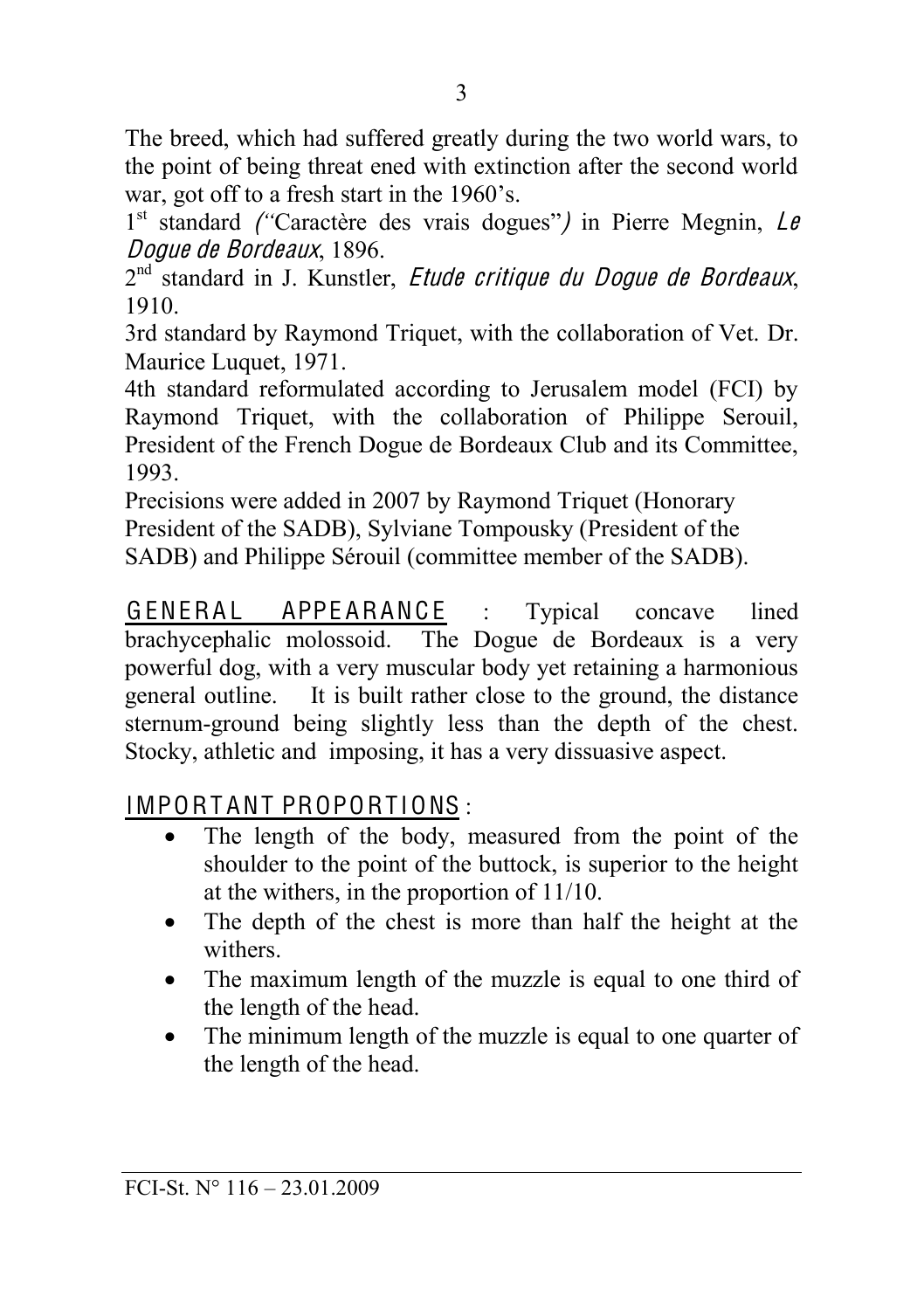• In the male, the perimeter of the skull corresponds more or less to the height at the withers.

BEHAVIOUR / TEMPERAMENT : An ancient fighting dog, the Dogue de Bordeaux is gifted for guarding, which it assumes with vigilance and great courage but without aggressiveness. A good companion, very attached to its master and very affectionate. Calm, balanced with a high stimulus threshold.

The male normally has a dominant character.

HEAD : Voluminous, angular, broad, rather short, trapezoid when viewed from above and in front. The longitudinal axes of the skull out of the bridge of nose are convergent (towards the front). The head is furrowed with symmetrical wrinkles, each side of the median groove. These deep ropes of wrinkle are mobile depending on whether the dog is attentive or not. The wrinkle which runs from the inner corner of the eye to the corner of the mouth is typical. If present, the wrinkle running from the outer corner of the eye to either the corner of the mouth or the dewlap should be discreet.

### CRANIAL REGION :

Skull :

- In the male: the perimeter of the skull measured at the level of its greatest width corresponds roughly to the height at the withers.
- In bitches : it may be slightly less.

Its volume and shape are the consequences of the very important development of the temporals, supra-orbital arches, zygomatic arches and the spacing of the branches of the lower jaw. The upper region of the skull is slightly convex from one side to the other. The frontal groove is deep, diminishing towards the posterior end of the head. The forehead dominates the face but does not overhang it. However it is still wider than high.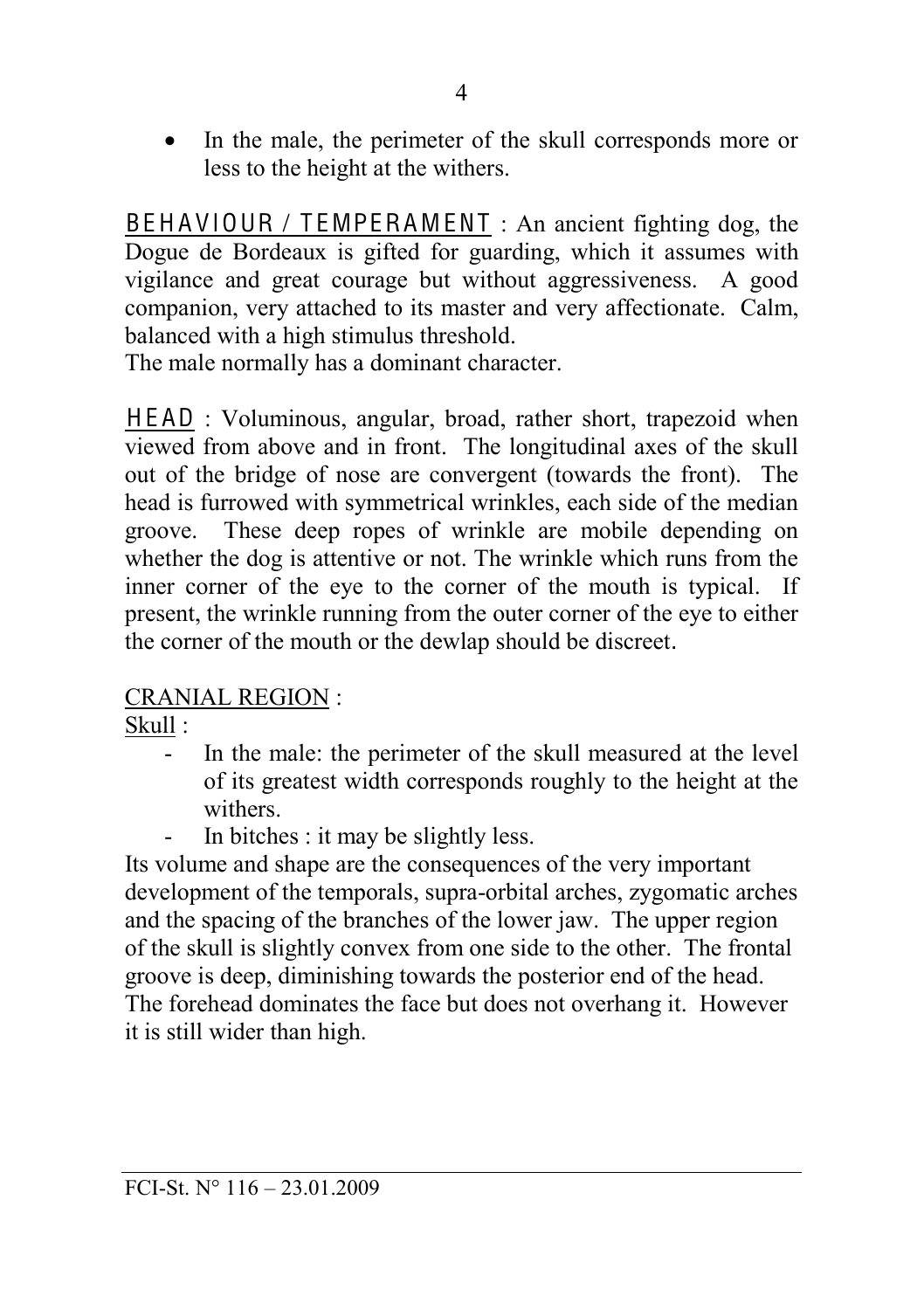Stop : Very pronounced, almost forming a right angle with the muzzle (95 $\degree$  to 100 $\degree$ ).

#### FACIAL REGION :

Nose : Broad, well opened nostrils, well pigmented according to the colour of the mask. Upturned nose permissible but not if it is set back towards the eyes.

Muzzle : Powerful, broad, thick, but not fleshy below the eyes, rather short, upper profile very slightly concave, with moderately obvious folds. Its width hardly decreasing towards the tip of the muzzle, when viewed from above it has the general shape of a square. In relation to the upper region of the skull, the line of the muzzle forms a very obtuse angle upwards. When the head is held horizontally the tip of the muzzle, truncated, thick and broad at the base, is in front of a vertical tangent to the anterior face of the nose. Its perimeter is almost two thirds of that of the head. Its length varies between one third and minimum one quarter of the total length of the head, from the nose to the occipital crest. The limits stated (maximum one third and minimum one quarter of the total length of the head) are permissible but not sought after, the ideal length of the muzzle being between these two extremes.

Jaws : Jaws powerful, broad. Undershot (the undershot condition being a characteristic of the breed). The back of the lower incisors is in front of and not in contact with the front face of the upper incisors. The lower jaw curves upwards. The chin is well marked and must neither overlap the upper lip exaggeratedly nor be covered by it.

Teeth: Strong, particularly the canines. Lower canines set wide apart and slightly curved. Incisors well aligned especially in the lower jaw where they form an apparently straight line.

Lips : Upper lip thick, moderately pendulous, rectractile. When viewed in profile it shows a rounded lower line. It covers the lower jaw on the sides. In front the edge of the upper lip is in contact with the lower lip, then drops on either side thus forming an inverted wide V.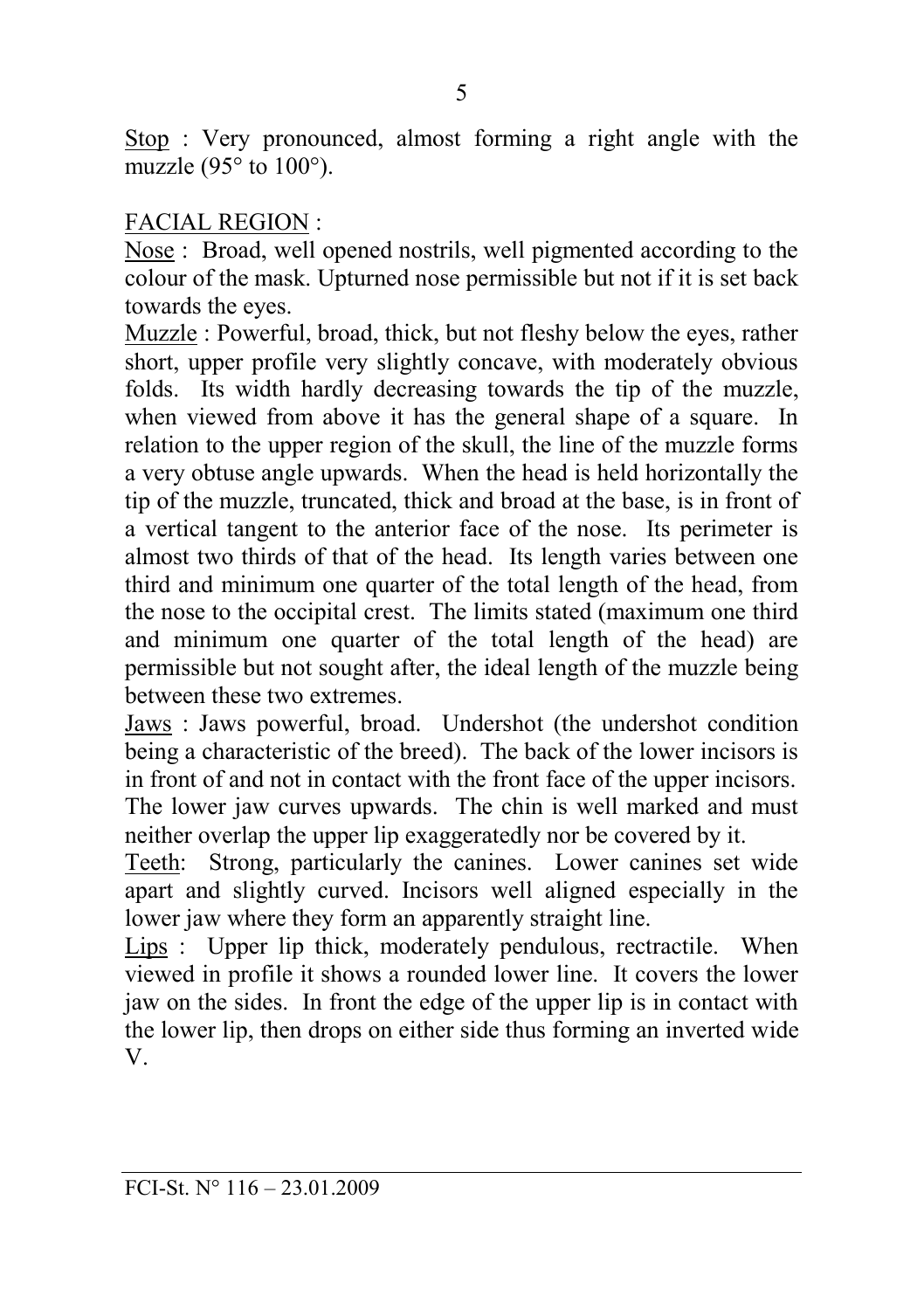Cheeks : Prominent, due to the very strong development of the muscles.

Eyes : Oval, set wide apart. The space between the two inner corners of the eyelids is equal to about twice the length of the eye (eye opening). Frank expression. The haw must not be visible. Colour : hazel to dark brown for a dog with a black mask, lighter colour tolerated but not sought after in dogs with either a brown mask or without a mask

Ears : Relatively small, of a slightly darker colour than the coat. At its set on, the front of the base of the ear is slightly raised. They must fall down, but not hang limply, the front edge being close to the cheek when the dog is attentive. The tip of the ear is slightly rounded; it must not reach beyond the eye. Set rather high, at the level of the upper line of the skull, thus appearing to accentuate its width even more.

 $NECK$ : Very strong, muscular, almost cylindrical. This skin is supple, ample and loose. The average circumference almost equals that of the head. It is separated from the head by a slightly accentuated transversal furrow, slightly curved. Its upper edge is slightly convex. The well defined dewlap starts at the level of the throat forming folds down to the chest, without hanging exaggeratedly. The neck, very broad at its base, merges smoothly with the shoulders.

BODY :

Topline : Well sustained.

Withers : Well marked.

Back : Broad and muscular.

Loin : Broad. Rather short and solid.

Croup : Moderately sloping down to the root of the tail.

Chest : Powerful, long, deep, broad, let down lower than the elbows. Broad and powerful forechest whose lower line (inter-axillae) is convex towards the bottom. Ribs well let down and well sprung but not barrel shaped.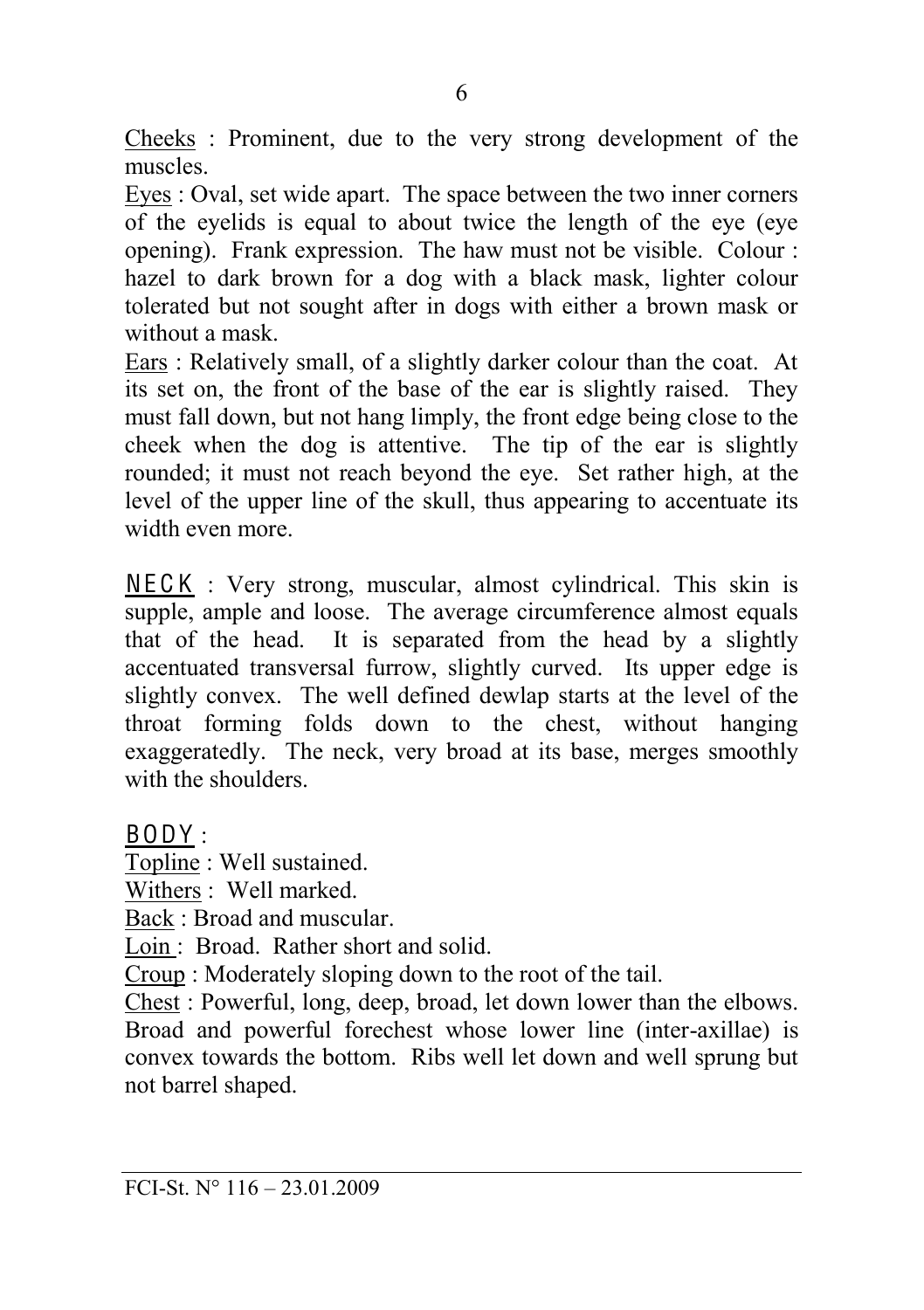The circumference of the chest must be between 25 cm to 35 cm greater than the height at the withers.

Underline and belly : Curved from the deep brisket to the rather tucked up, firm abdomen, being neither pendulous nor nor too tucked up.

TAIL : Very thick at the base. Its tip preferably reaching the hock and not below. Carried low, it is neither broken nor kinked but supple. Hanging when the dog is at rest, generally rising by  $90^\circ$  to  $120^{\circ}$  from that position when the dog is in action, without curving over the back or being curled.

### L IMBS

FOREQUARTERS : Strong bone structure, legs very muscular.

Shoulders : Powerful, prominent muscles. Slant of shoulder-blade medium (about  $45^{\circ}$  to the horizontal), angle of the scapular-humeral articulation a little more than  $90^\circ$ .

Upper Arms : Very muscular.

Elbows : In the axis of the body, neither too close to the ribcage nor turned out.

Forearms: Viewed from the front, straight or inclining slightly inwards thus getting closer to the median plane, especially in dogs with a very broad chest. Viewed in profile, vertical.

Metacarpus (Pastern) : Powerful. Viewed in profile, slightly sloping. Viewed from the front sometimes slightly outwards compensating for the slight inclination of the forearm inwards.

Forefeet : Strong. Toes tight, nails curved and strong, pads well developed and supple : the Dogue is well up on his toes despite his weight.

HINDQUARTERS : Robust legs with strong bone structure; well angulated. When viewed from behind the hindquarters are parallel and vertical thus giving an impression of power even though the hindquarters are not quite as broad as the forequarters.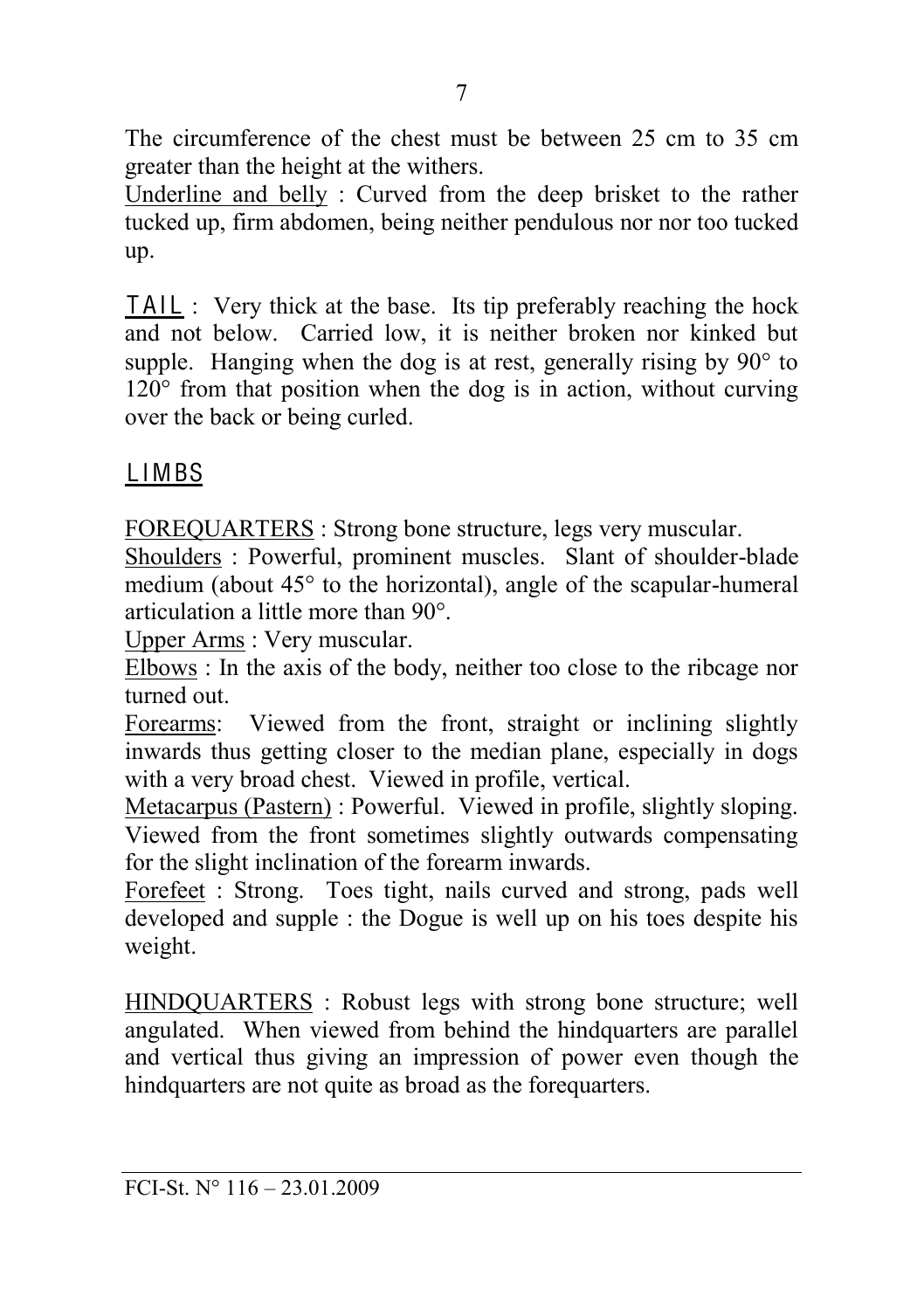Upper Thigh : Very developed and thick with visible muscles. Stifle : In a parallel plane to the median plane or very slightly out. Second thigh : Relatively short, muscled, descending low. Hock : Short, sinewy, angle of the hock joint moderately open. Metatarsus (Rear pastern) : Robust, no dewclaws. Hind feet : Slightly longer than the front feet, toes tight.

 $GAIT / MOVEMENT$ : Quite supple for a molossoid. When walking the movement is free and supple, close to the ground. Good drive from the hindquarters, good extension of the forelegs, especially when trotting, which is the preferred gait. When the trot quickens, the head tends to drop, the topline inclines towards the front, and the front feet get closer to the median plane while striding out with a long reaching movement of the front legs. Canter with rather important vertical movement. Capable of great speed over short distances by bolting along close to the ground.

SKIN : Thick and sufficiently loose fitting, without excessive wrinkles.

# C O A T

HAIR : Fine, short and soft to the touch.

COLOUR : Self-coloured, in all shades of fawn, from mahogany to isabella. A good pigmentation is desirable. Limited white patches are permissible on the forechest and the extremities of the limbs.

Mask :

Black mask : The mask is often only slightly spread out and must not invade the cranial region. There may be slight black shading on the skull, ears, neck and top of body. The nose is black.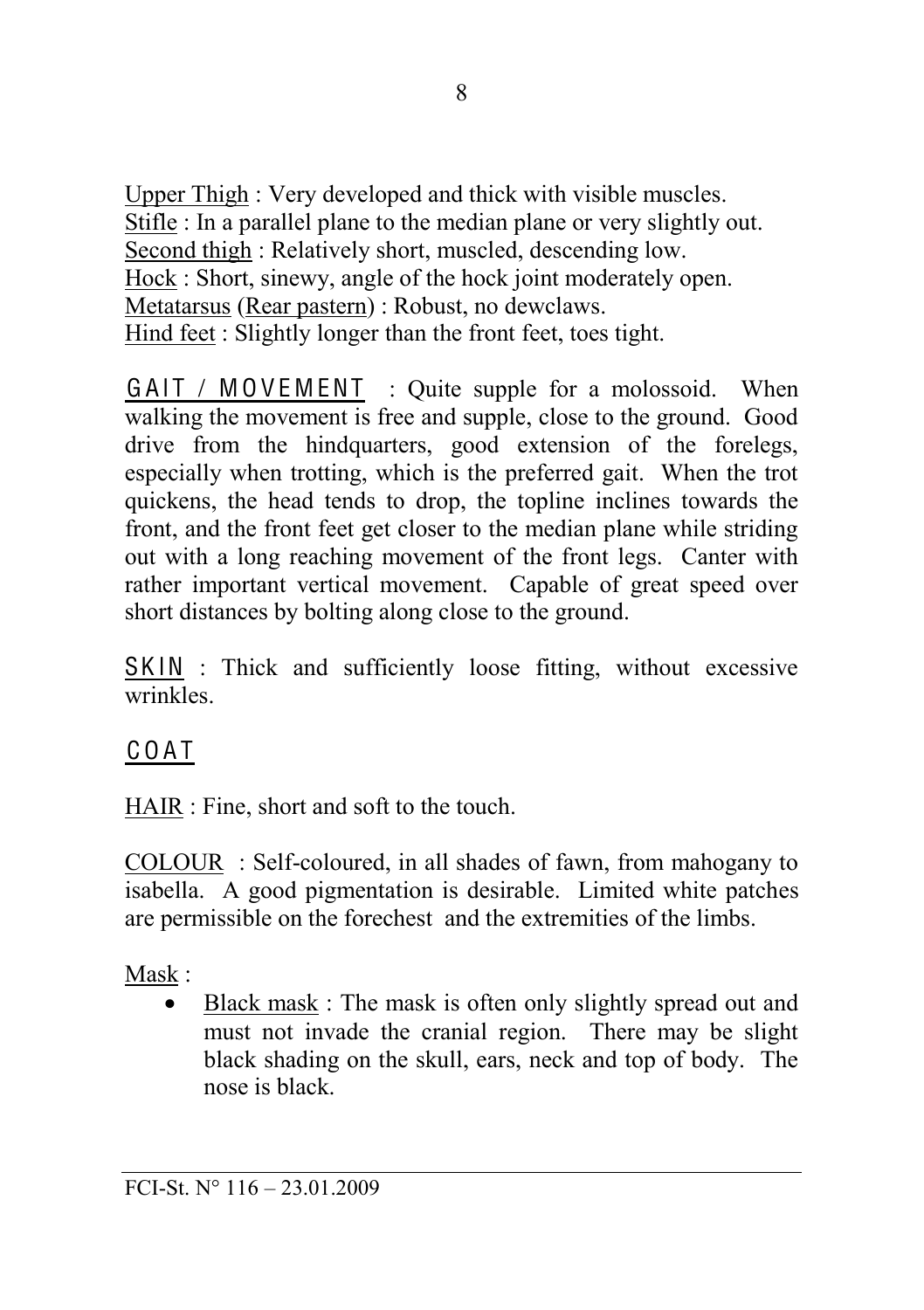- $\bullet$  Brown mask : (used to be called red or bistre). The nose is brown; the eyerims and edges of the lips are also brown. There may be non-invasive brown shading; each hair having a fawn or sandy zone and a brown zone. In this case the inclined parts of the body are a paler colour.
- No mask : The coat is fawn : the skin appears red (also formerly called "red mask"). The nose can then be reddish.

SIZE AND WEIGHT : Height should more or less correspond to the perimeter of the skull.

Height at the withers : For males: 60-68 cm. For females  $\cdot$  58-66 cm.

1 cm under and 2 cm over will be tolerated.

Weight ·

| $\log s$ : | at least 50 kg. |
|------------|-----------------|
| Bitches:   | at least 45 kg. |

Females: Identical characteristics but less pronounced.

FAULTS : Any departure from the foregoing points should be considered a fault and the seriousness with which the fault should be regarded should be in exact proportion to its degree and its effect on the health and welfare of the dog.

SEVERE FAULTS :

- Disproportioned head (too small or exaggerately voluminous).
- Bulldoggy hypertype : Flat skull, muzzle measuring less than a quarter of the total length of the head. Swollen fold (roll) behind the nose. Important fold around the head.
- Important lateral deviation of the lower jaw.
- $\bullet$  Incisors constantly visible when the mouth is closed. Very small incisors, unevenly set.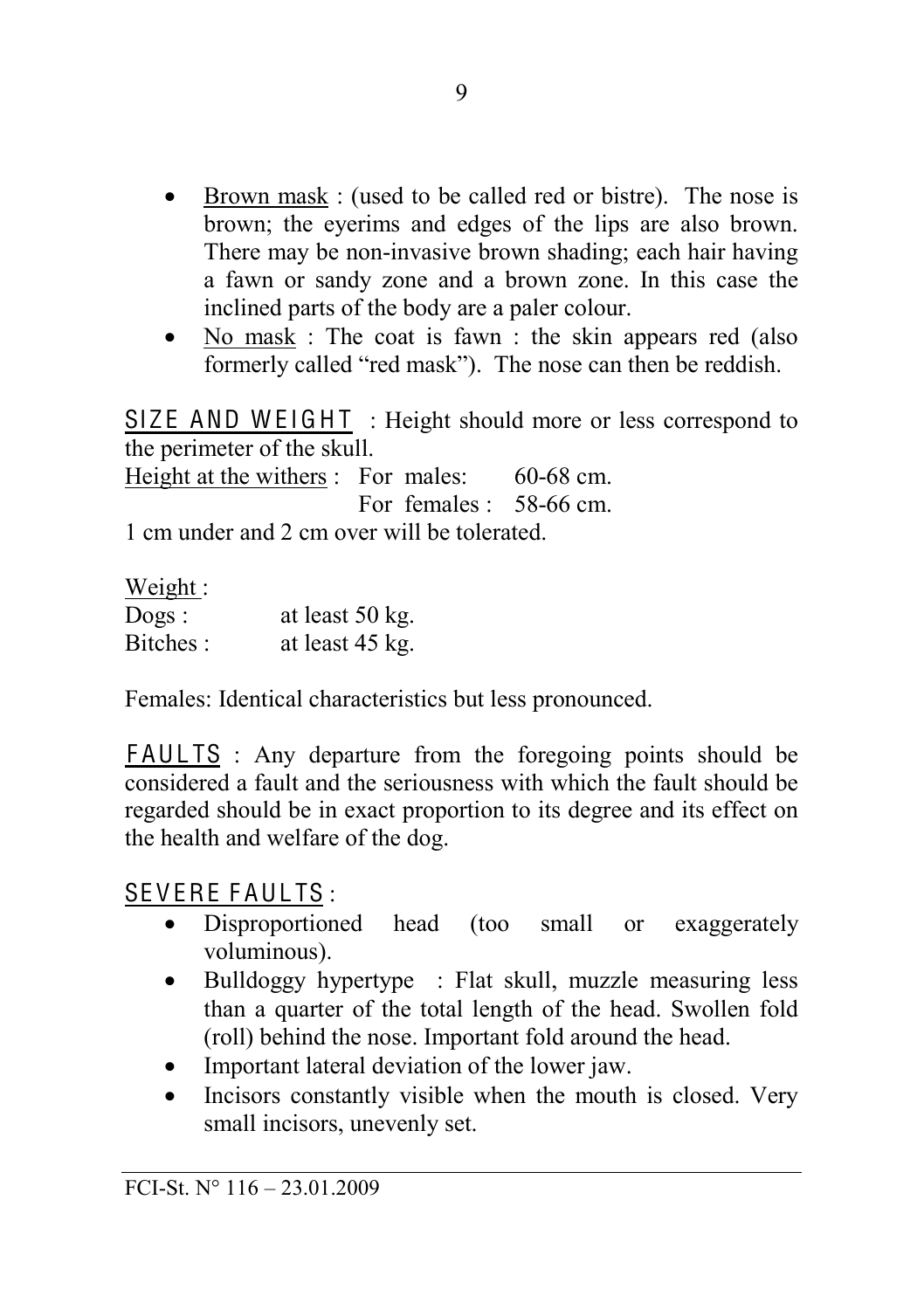- $\bullet$  Arched back (convex).
- Fused but not deviated vertebrae of the tail.
- Forefeet turning inwards (even slightly).
- Forefeet turning outwards too much.
- $\bullet$  Flat thighs.
- Angle of hock too open (straight angulation).
- Angle of the hock too closed, dog standing under himself behind.
- Cow hocks or barrel hocks.
- Stilted movement or serious rolling of rear.
- Excessive shortness of breath, rasping.
- White on tip of tail or on the front part of the forelegs, above the carpus (wrist) and the tarsus (hock) or white, without interruption, on the front of the body from the forechest to the throat.

# DISQUALIFYING FAULTS:

- $\bullet$  Aggressive or overly shy.
- Long, narrow head with insufficiently pronounced stop, with a muzzle measuring more than a third of the total length of the head (lack of type in head).
- Muzzle parallel to the top line of the skull or downfaced, Roman nose.
- $\bullet$  Twisted jaw.
- Mouth not undershot.
- Canines constantly visible when the mouth is closed.
- Tongue constantly hanging out when the mouth is closed.
- $\bullet$  Blue eyes; bulging eyes.
- Tail knotted and laterally deviated or twisted (screw tail, kink tail).
- Atrophied tail.